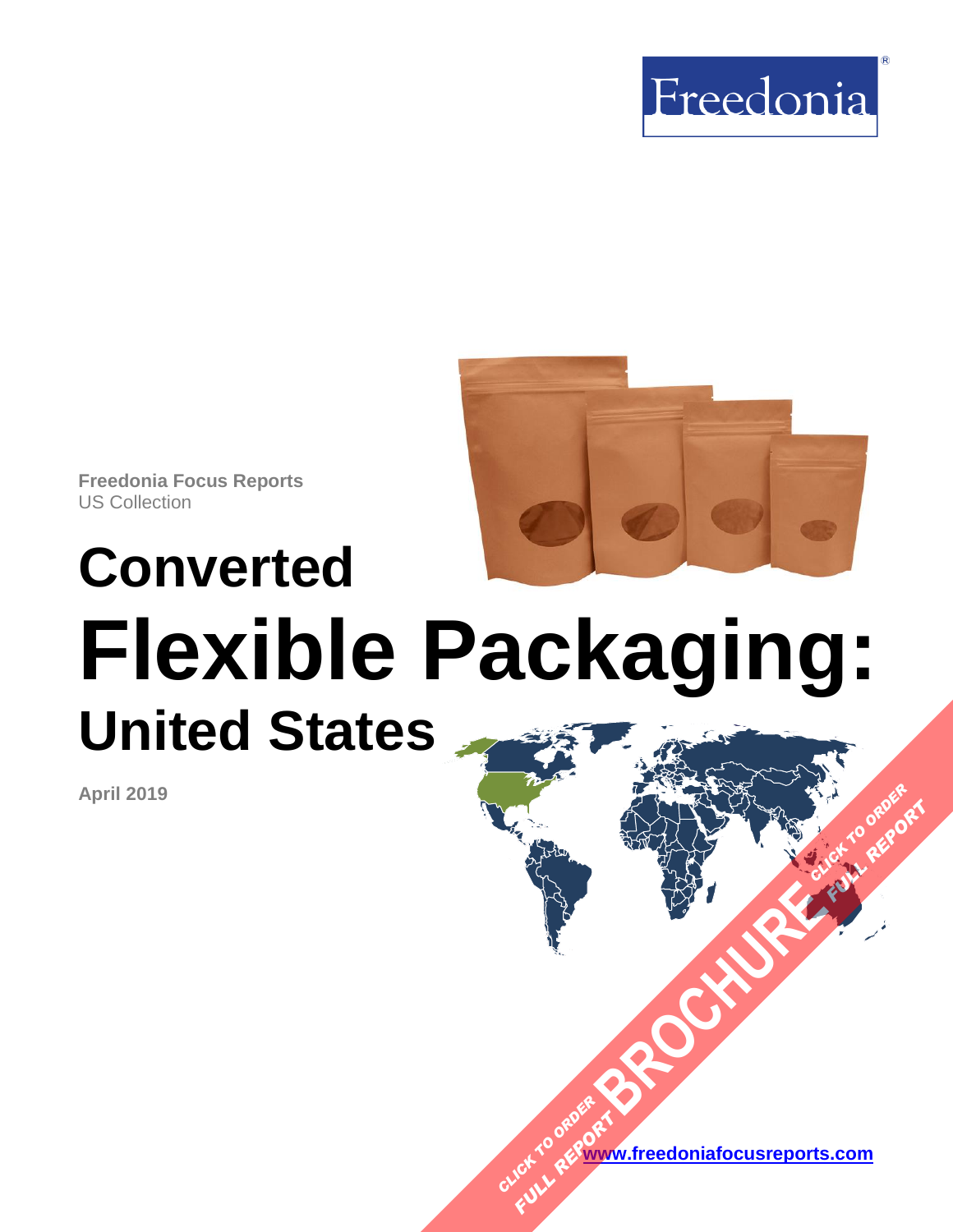# **Table of Contents**

| 1. Highlights                                           | 3  |
|---------------------------------------------------------|----|
| 2. Market Environment                                   | 5  |
| <b>Historical Trends</b>                                | 5  |
| Key Economic Indicators                                 | 6  |
| Factors Influencing Converted Flexible Packaging Demand | 7  |
| Food & Drug Regulations                                 | 9  |
| 3. Segmentation & Forecasts                             | 10 |
| Products                                                | 10 |
| <b>Bags</b>                                             | 10 |
| Pouches                                                 | 11 |
| Wraps & Other Products                                  | 13 |
| Markets                                                 | 15 |
| Meat, Poultry, & Seafood                                | 16 |
| <b>Baked Goods</b>                                      | 16 |
| Snack Foods                                             | 17 |
| Produce                                                 | 18 |
| <b>Other Food Markets</b>                               | 18 |
| Pharmaceuticals                                         | 19 |
| <b>Other Nonfood Markets</b>                            | 21 |
| 4. Industry Structure                                   | 23 |
| <b>Industry Characteristics</b>                         | 23 |
| Market Share                                            | 24 |
| <b>Bemis</b>                                            | 26 |
| Printpack                                               | 26 |
| <b>Berry Global</b>                                     | 27 |
| 5. About This Report                                    | 28 |
| Scope                                                   | 28 |
| Sources                                                 | 28 |
| <b>Industry Codes</b>                                   | 29 |
| Freedonia Methodology                                   | 29 |
| Resources                                               | 31 |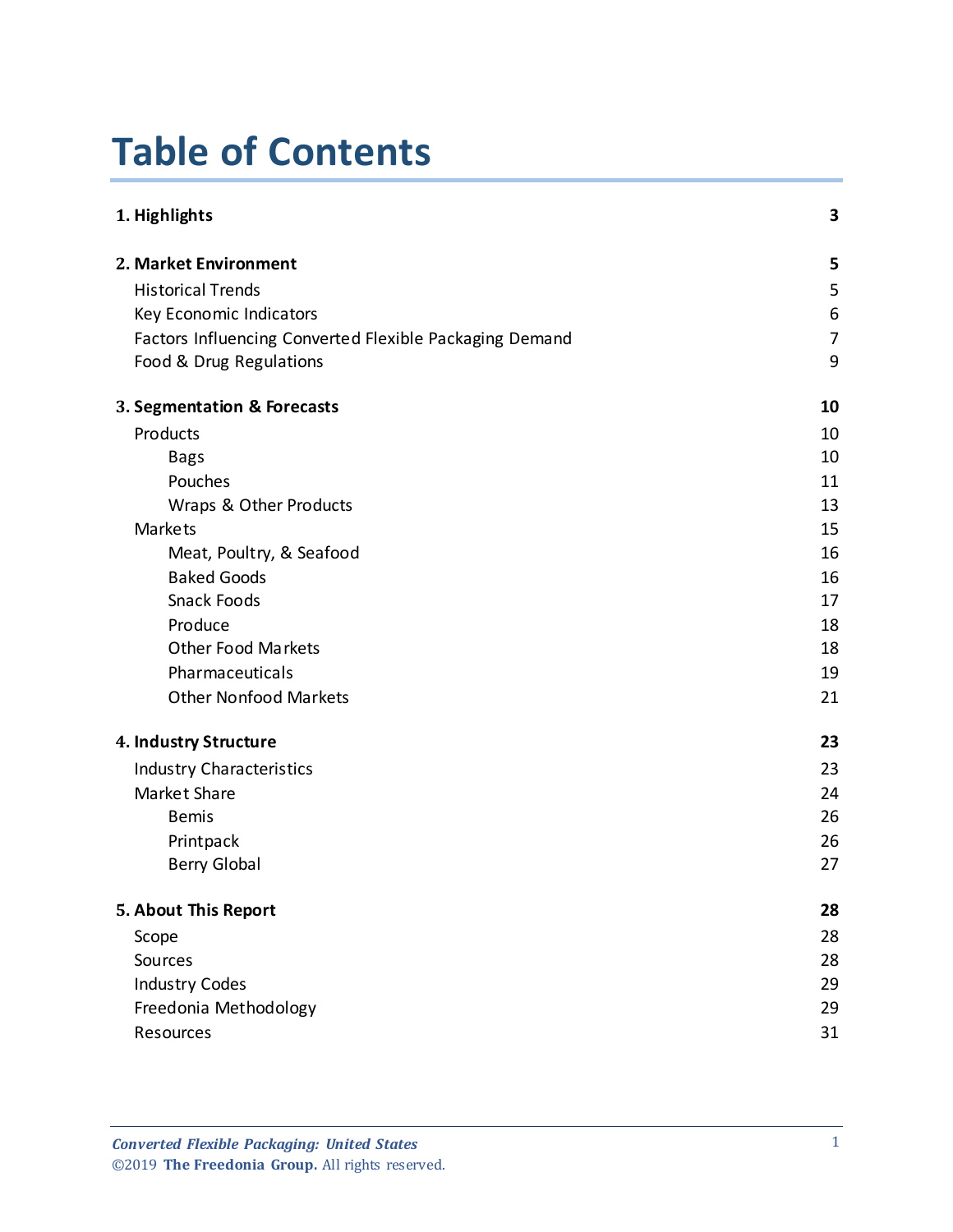# **List of Tables & Figures**

| Figure 1   Key Trends in the US Converted Flexible Packaging Market, 2018 - 2023     | 4  |
|--------------------------------------------------------------------------------------|----|
| Figure 2   US Converted Flexible Packaging Demand Trends, 2008 - 2018                | 5  |
| Table 1   Key Indicators for US Converted Flexible Packaging Demand, 2008 - 2023     |    |
| (2012US\$bil)                                                                        | 6  |
| Figure 3   US Converted Flexible Packaging Demand by Product, 2008 - 2023 (US\$ mil) | 10 |
| Table 2   US Converted Flexible Packaging Demand by Product, 2008 - 2023 (US\$ mil)  | 10 |
| Figure 4   US Converted Flexible Packaging Demand by Product, 2008 - 2023 (%)        | 14 |
| Figure 5   US Converted Flexible Packaging Demand by Market, 2008 - 2023 (US\$ mil)  | 15 |
| Table 3   US Converted Flexible Packaging Demand by Market, 2008 - 2023 (US\$ mil)   | 15 |
| Figure 6   US Converted Flexible Packaging Demand by Market, 2008 - 2023 (%)         | 22 |
| Figure 7   US Converted Flexible Packaging Market Share by Company, 2018 (%)         | 25 |
| Table 4   Leading Suppliers to the US Converted Flexible Packaging Market by Product | 25 |
| Table 5   NAICS & SIC Codes Related to Converted Flexible Packaging                  | 29 |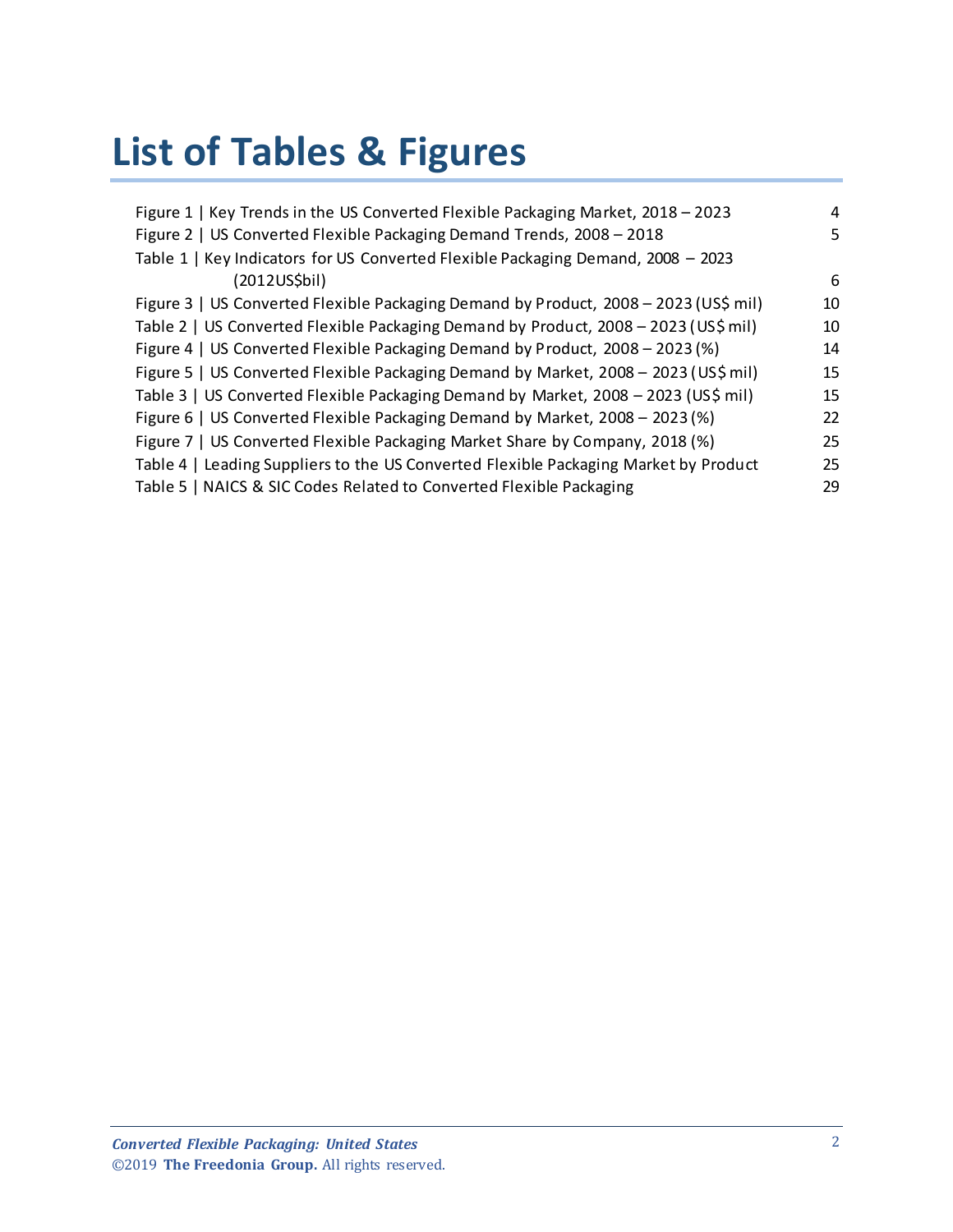# <span id="page-3-0"></span>**About This Report**

## <span id="page-3-1"></span>**Scope**

This report forecasts to 2023 US converted flexible packaging demand in nominal US dollars at the manufacturer level. Total demand is segmented by productin terms of:

- bags
- pouches
- wraps and other products, such as chubs and sleeves

Total demand is also segmented by market as follows:

- meat, poultry, and seafood
- baked goods
- snack food
- produce
- other food markets such as candy and confections and pet food
- pharmaceuticals
- other nonfood markets such as medical products and chemicals

To illustrate historical trends, total demand is provided in annual series from 2008 to 2018; the various segments are reported at five-year intervals for 2008, 2013, and 2018.

Key macroeconomic indicators are also provided with quantified trends. Other various topics, including profiles of pertinent leading suppliers, are covered in this report. A full outline of report items by page is available in the Table of Contents.

### <span id="page-3-2"></span>**Sources**

*Converted Flexible Packaging: United States*(FF30014) is based on *[Converted Flexible](http://www.freedoniagroup.com/DocumentDetails.aspx?ReferrerId=FL-FOCUS&studyid=3731)  [Packaging Market in the US,](http://www.freedoniagroup.com/DocumentDetails.aspx?ReferrerId=FL-FOCUS&studyid=3731)* a comprehensive industry study published by The Freedonia Group. Reported findings represent the synthesis and analysis of data from various primary, secondary, macroeconomic, and demographic sources, such as:

- firms participating in the industry, and their suppliers and customers
- government/public agencies
- intergovernmental and non-governmental organizations
- proprietary national consumer survey data
- trade associations and their publications
- the business and trade press
- indicator forecasts by The Freedonia Group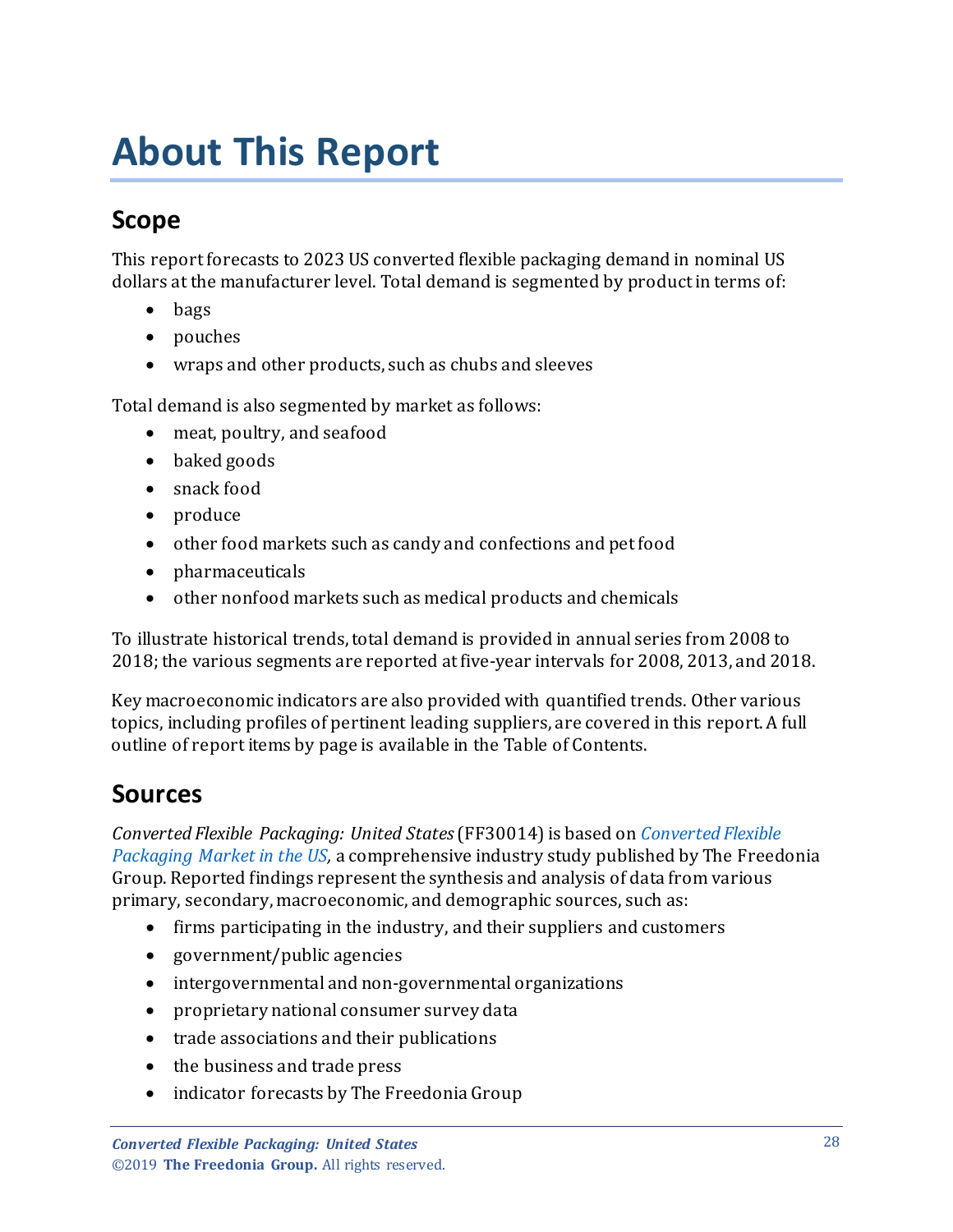• the findings of other reports and studies by The Freedonia Group

Specific sources and additional resources are listed in the Resources section of this publication for reference and to facilitate further research.

### <span id="page-4-0"></span>**Industry Codes**

<span id="page-4-2"></span>

| Table 5   NAICS & SIC Codes Related to Converted Flexible Packaging |                                                               |                                           |                                                            |  |
|---------------------------------------------------------------------|---------------------------------------------------------------|-------------------------------------------|------------------------------------------------------------|--|
| NAICS/SCIAN 2007                                                    |                                                               | <b>SIC</b>                                |                                                            |  |
| North American Industry Classification System                       |                                                               | <b>Standard Industrial Classification</b> |                                                            |  |
| 322221                                                              | Coated and Laminated Packaging Paper Mfg                      | 2671                                      | Packaging Paper and Plastics Film, Coated and<br>Laminated |  |
| 322222                                                              | Coated and Laminated Paper Mfg                                | 2672                                      | Coated and Laminated Paper, NEC                            |  |
| 322223                                                              | Coated Paper Bag and Pouch Mfg                                | 2673                                      | Plastics, Foil, and Coated Paper Bags                      |  |
| 322224                                                              | Uncoated Paper and Multiwall Bag Mfg                          | 2674                                      | Uncoated Paper and Multiwall Bags                          |  |
| 322225                                                              | La minated Aluminum Foil Mfg for Flexible<br>Packaging Uses   | 3497                                      | Metal Foil and Leaf                                        |  |
| 326111                                                              | Plastics Bag and Pouch Mfg                                    |                                           |                                                            |  |
| 326112                                                              | Plastics Packaging Film and Sheet (induding<br>Laminated) Mfg |                                           |                                                            |  |

Source: US Census Bureau

### <span id="page-4-1"></span>**Freedonia Methodology**

The Freedonia Group, a subsidiary of MarketResearch.com, has been in business for more than 30 years and in that time has developed a comprehensive approach to data analysis that takes into account the variety of industries covered and the evolving needs of our customers.

Every industry presents different challenges in market sizing and forecasting, and this requires flexibility in methodology and approach. Freedonia methodology integrates a variety of quantitative and qualitative techniques to present the best overall picture of a market's current position as well as its future outlook: When published data are available, we make sure they are correct and representative of reality. We understand that published data often have flaws either in scope or quality, and adjustments are made accordingly. Where no data are available, we use various methodologies to develop market sizing (both top-down and bottom-up) and then triangulate those results to come up with the most accurate data series possible. Regardless of approach, we also talk to industry participants to verify both historical perspective and future growth opportunities.

Methods used in the preparation of Freedonia market research include, but are not limited to, the following activities: comprehensive data mining and evaluation, primary research, consensus forecasting and analysis, ratio analysis using key indicators, regression analysis, end use growth indices and intensity factors, purchase power parity adjustments for global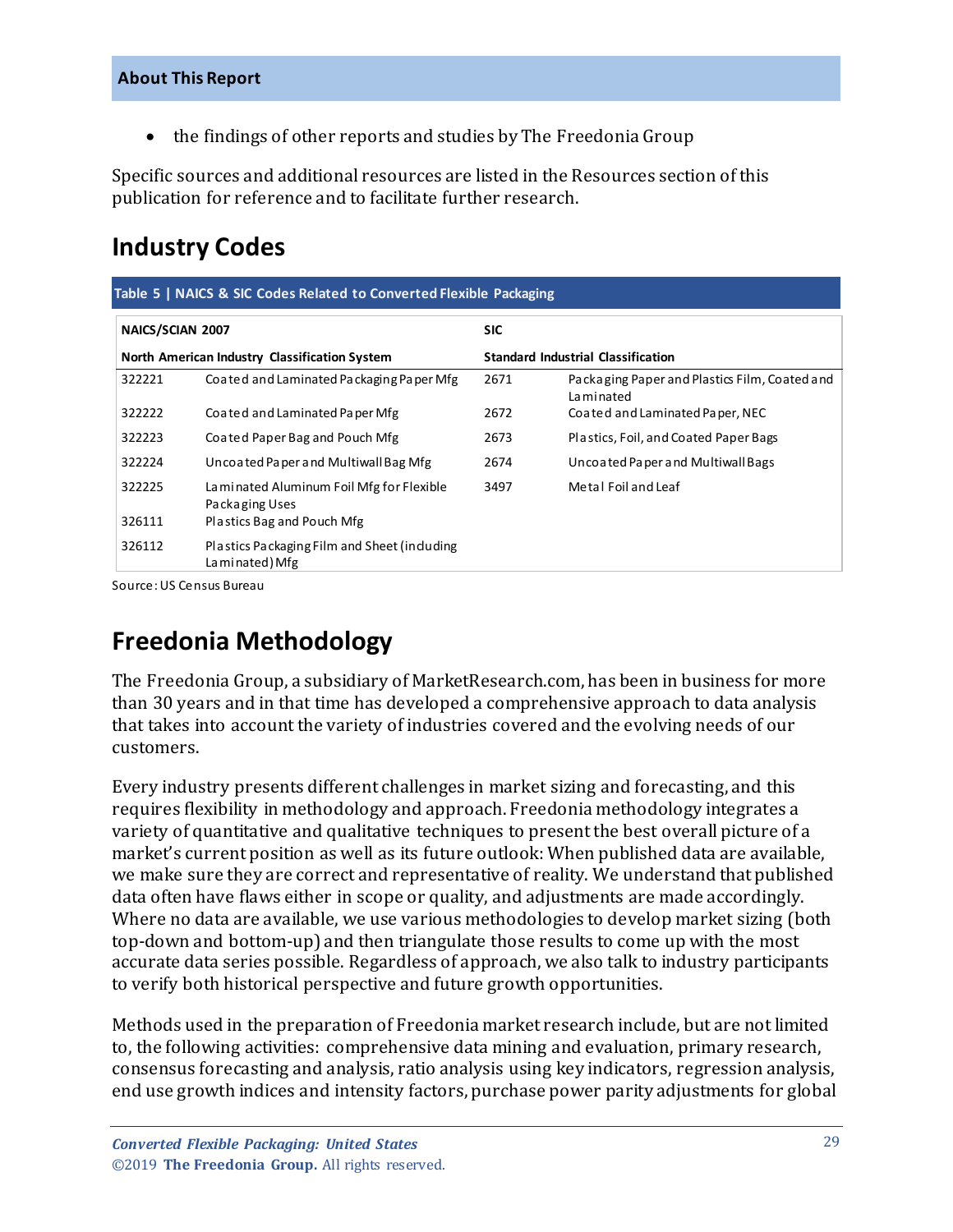#### **About This Report**

data, consumer and end user surveys, market share and corporate sales analysis, product lifespan analysis, product or market life cycle analysis, graphical data modeling, long-term historical trend analysis, bottom-up and top-down demand modeling, and comparative market size ranking.

Freedonia quantifies trends in various measures of growth and volatility. Growth (or decline) expressed as an average annual growth rate (AAGR) is the least squares growth rate, which takes into account all available datapoints over a period. The volatility of datapoints around a least squares growth trend over time is expressed via the coefficient of determination, or  $r^2$ . The most stable data series relative to the trend carries an  $r^2$  value of 1.0; the most volatile – 0.0. Growth calculated as a compound annual growth rate (CAGR) employs, by definition, only the first and last datapoints over a period. The CAGR is used to describe forecast growth, defined as the expected trend beginning in the base year and ending in the forecast year. Readers are encouraged to consider historical volatility when assessing particular annual values along the forecast trend, including in the forecast year.

# **Copyright & Licensing**

The full report is protected by copyright laws of the United States of America and international treaties. The entire contents of the publication are copyrighted by The Freedonia Group.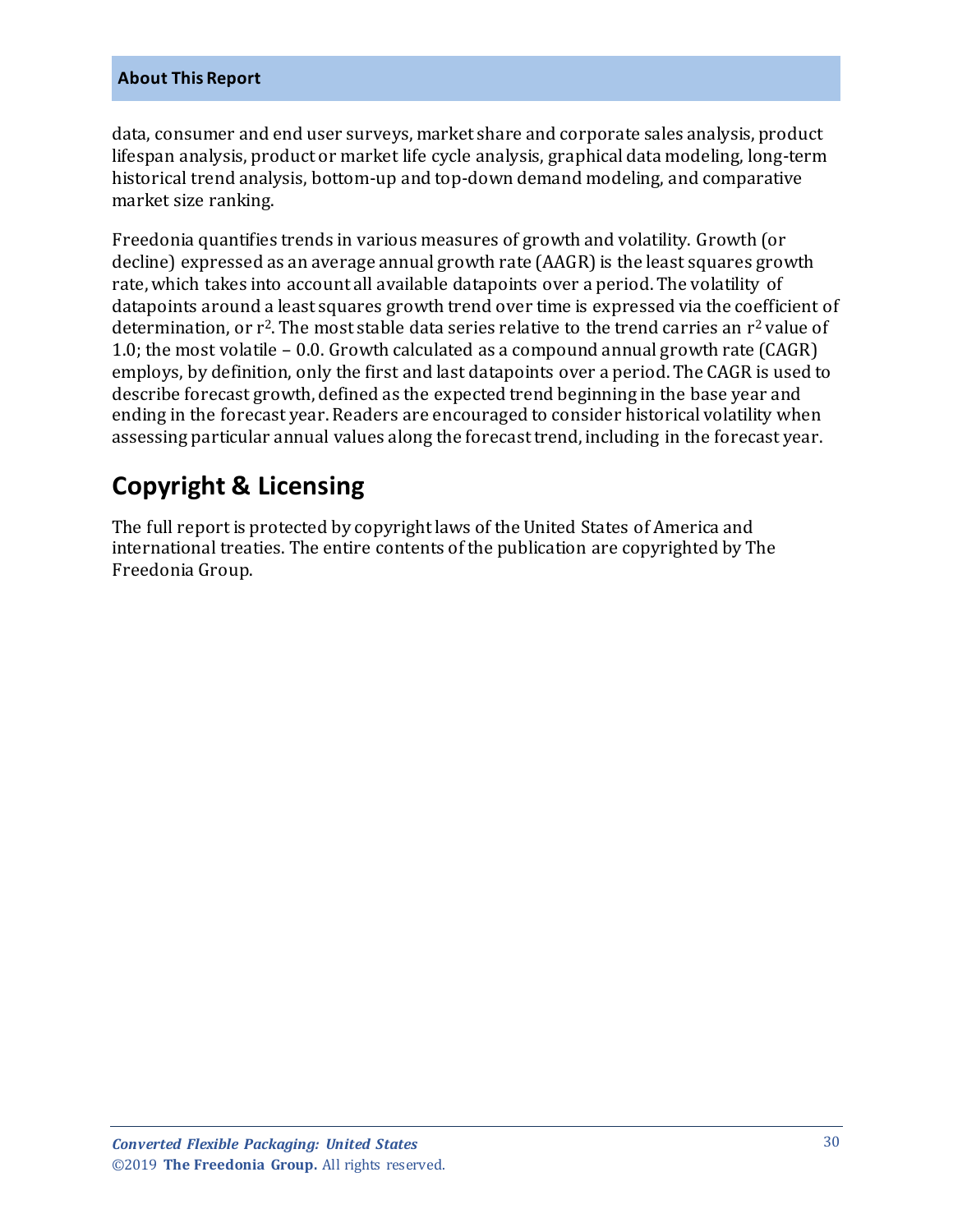#### <span id="page-6-0"></span>**Resources**

#### **The Freedonia Group**

 *[Converted Flexible Packaging Market in the US](http://www.freedoniagroup.com/DocumentDetails.aspx?ReferrerId=FL-FOCUS&studyid=3731) [Amcor/Bemis Merger Impact Report](https://www.freedoniagroup.com/industry-study/merger-impact-report-amcor-ltdbemis-IR13.htm) [Berry Global/RPC Group Merger Impact Report](https://www.freedoniagroup.com/industry-study/acquisition-impact-report-berry-globalrpc-group-IR14.htm)* **[Freedonia Industry Studies](http://www.freedoniagroup.com/Home.aspx?ReferrerId=FL-Focus)**  *[Barrier Films Market in the US](https://www.freedoniagroup.com/DocumentDetails.aspx?ReferrerId=FL-FOCUS&StudyId=3513) [Food Containers in the US](https://www.freedoniagroup.com/DocumentDetails.aspx?ReferrerId=FL-FOCUS&StudyId=3609) Food Safety [Productsin the US](https://www.freedoniagroup.com/DocumentDetails.aspx?ReferrerId=FL-FOCUS&StudyId=3613) [Foodservice Single-Use Products in the US](https://www.freedoniagroup.com/DocumentDetails.aspx?ReferrerId=FL-FOCUS&StudyId=3543) [Global Pharmaceutical Packaging](https://www.freedoniagroup.com/DocumentDetails.aspx?ReferrerId=FL-FOCUS&StudyId=3591) [Meat Packaging Market in the US](https://www.freedoniagroup.com/DocumentDetails.aspx?ReferrerId=FL-FOCUS&StudyId=3495) [Packaging Films Market in the US](https://www.freedoniagroup.com/DocumentDetails.aspx?ReferrerId=FL-FOCUS&StudyId=3529) [Pharmaceutical Packaging Market in the US](https://www.freedoniagroup.com/DocumentDetails.aspx?ReferrerId=FL-FOCUS&StudyId=3523) [Pouches in the US](https://www.freedoniagroup.com/DocumentDetails.aspx?ReferrerId=FL-FOCUS&StudyId=3665) [Poultry Packaging Market in the US](https://www.freedoniagroup.com/DocumentDetails.aspx?ReferrerId=FL-FOCUS&StudyId=3503) [Produce Packaging Market in the US](https://www.freedoniagroup.com/DocumentDetails.aspx?ReferrerId=FL-FOCUS&StudyId=3632) [Specialty Films](https://www.freedoniagroup.com/DocumentDetails.aspx?ReferrerId=FL-FOCUS&StudyId=3732) [Stretch & Shrink Film Market in the US](https://www.freedoniagroup.com/DocumentDetails.aspx?ReferrerId=FL-IS&StudyId=3561) [World Wine Packaging: Containers, Closures, & Accessories](https://www.freedoniagroup.com/DocumentDetails.aspx?ReferrerId=FL-FOCUS&StudyId=3406)* **[Freedonia Focus Reports](https://www.freedoniafocusreports.com/redirect.asp?progid=89534&url=/)**  *[Packaging Machinery: United States](https://www.freedoniafocusreports.com/Packaging-Machinery-United-States-FF75038/?progid=89534) [Packaging: United States](https://www.freedoniafocusreports.com/Packaging-United-States-FF30035/?progid=89534) [Specialty Films: United States](https://www.freedoniafocusreports.com/Specialty-Films-United-States-FF55048/?progid=89534)*

**[Freedonia Custom Research](http://www.freedoniagroup.com/CustomResearch.aspx?ReferrerId=FL-Focus)**

#### **Trade Publications**

*Beverage World Flexible Packaging Food Processing PackagePRINTING Packaging Digest Packaging Strategies Packaging World Plastics News Plastics Technology PlasticsToday Prepared Foods*